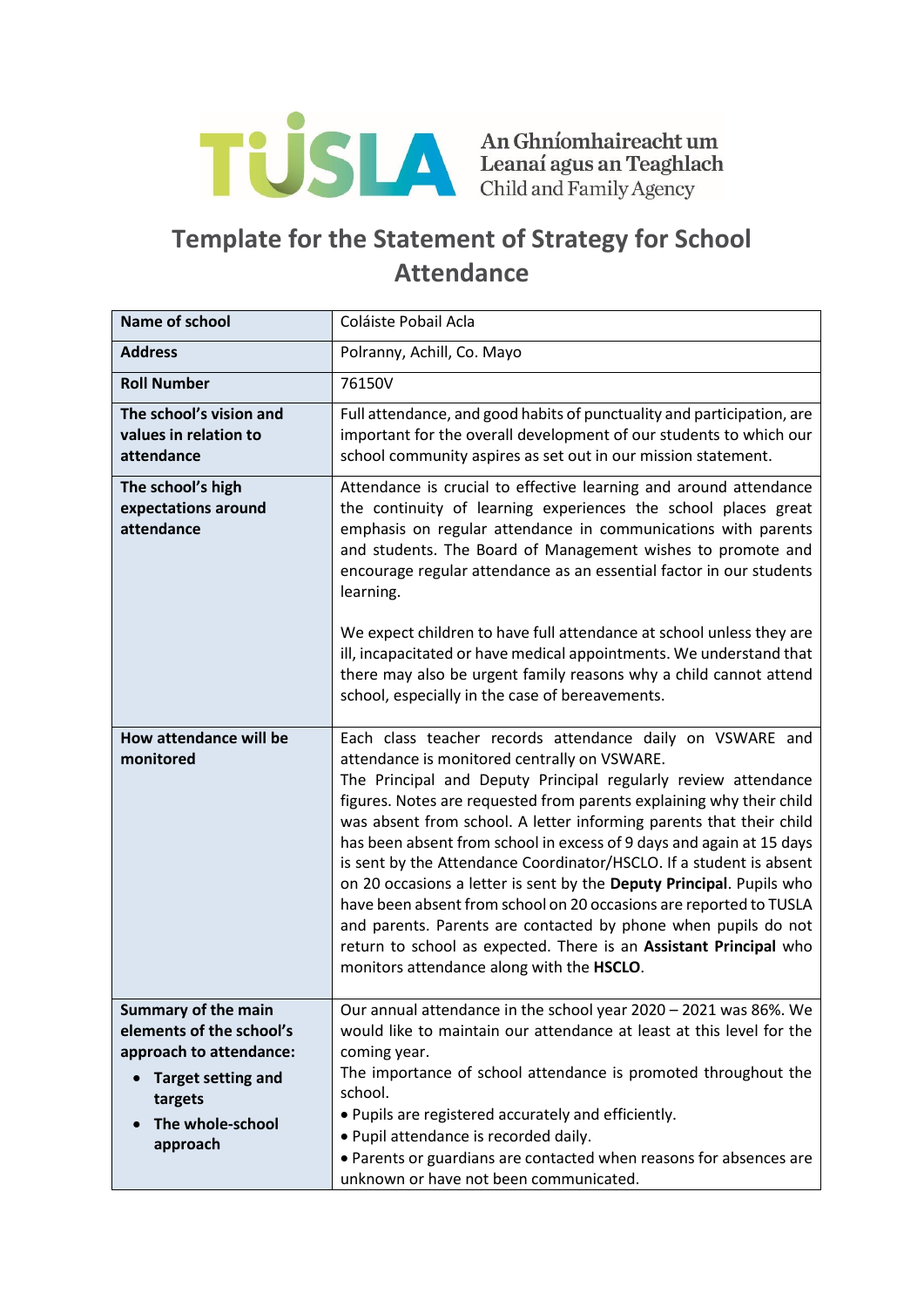| <b>Promoting good</b>       | . Pupil attendance and lateness is monitored by the class teacher                                                                              |
|-----------------------------|------------------------------------------------------------------------------------------------------------------------------------------------|
| attendance                  | and the Principal.                                                                                                                             |
| <b>Responding to poor</b>   | · School attendance statistics are reported as appropriate to:                                                                                 |
| attendance                  | Tusla<br>➤                                                                                                                                     |
|                             | The Education Welfare Officer<br>➤                                                                                                             |
|                             | $\triangleright$ The Board of Management                                                                                                       |
|                             |                                                                                                                                                |
|                             | <b>Punctuality</b>                                                                                                                             |
|                             | School is open from 8.20 a.m. and children are required to be in their                                                                         |
|                             | classrooms not later than 9 a.m. All pupils and teachers are expected<br>to be on time. The school will contact parents/guardians in the event |
|                             | of pupils being consistently late. The Principal is obliged under The                                                                          |
|                             | Education Welfare Act (2000), to report children who are                                                                                       |
|                             | persistently late, to the Education Welfare Board. Guidance for                                                                                |
|                             | Parents Section [(21) (9)] of the Act states that: "a pupil's absence                                                                          |
|                             | can only be authorised by the Principal when the child is involved in                                                                          |
|                             | activities organised by the school or in which the school is involved".                                                                        |
|                             | The school principal cannot authorise a child's absence for holidays                                                                           |
|                             | during school time. However, it is essential that parents inform the                                                                           |
|                             | school of such arrangements. Reasons for pupils' absences must be                                                                              |
|                             | communicated in writing, by parents/guardians to the school and                                                                                |
|                             | will be retained by the school. If a child is absent, when the child                                                                           |
|                             | returns to school s/he should give/send a written note to the class                                                                            |
|                             | tutor which contains the child's name, the dates of absence and the                                                                            |
|                             | reason for the absence. These notes will form a record which may be                                                                            |
|                             | inspected by the Education Welfare Officer on a visit to the school.                                                                           |
| School roles in relation to | <b>Each class Teacher/Tutor</b>                                                                                                                |
| attendance                  | • Encourages and commends good attendance.                                                                                                     |
|                             | . Implements any whole school plan to promote good attendance.                                                                                 |
|                             | • Calls the roll electronically on a daily basis, using the VSWARE                                                                             |
|                             | system.                                                                                                                                        |
|                             | • Collects any notes/medical certs regarding absence.                                                                                          |
|                             | . Notes any queries or concerns re absence.                                                                                                    |
|                             | • Records individual patterns of attendance.                                                                                                   |
|                             | • Consults with parents where there are concerns around                                                                                        |
|                             | attendance or where parents have not provided explanations                                                                                     |
|                             | regarding absences.                                                                                                                            |
|                             | Assistant Principal (Attendance as a part of post)                                                                                             |
|                             | <b>Monitors attendance</b><br>$\bullet$                                                                                                        |
|                             | Consults with parents where there are concerns around<br>$\bullet$                                                                             |
|                             | attendance or where parents have not provided explanations                                                                                     |
|                             | regarding absences.                                                                                                                            |
|                             | Makes Principal / HSCLO aware of concerns with regard to the<br>$\bullet$                                                                      |
|                             | attendance of individual children, specifically when a pupil's<br>absences approaches or exceeds 9, 15 and 20 days.                            |
|                             |                                                                                                                                                |
|                             | <b>HSCLO</b>                                                                                                                                   |
|                             | • Follows up on any issues regarding attendance.                                                                                               |
|                             | . Makes the quarterly and annual statistical return to Tusla.                                                                                  |
|                             |                                                                                                                                                |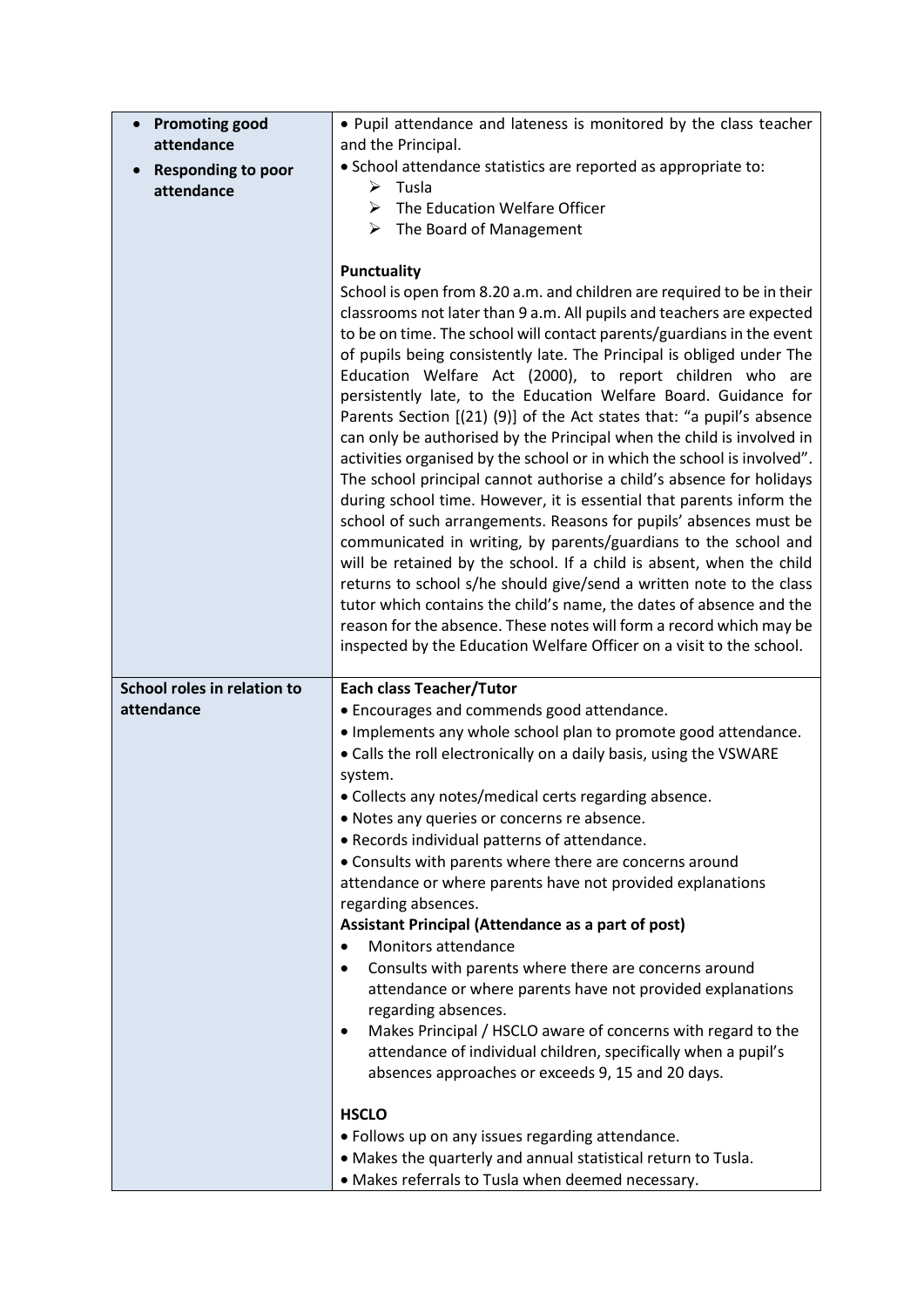|                                 | The Principal / Deputy Principal<br>• Promotes good attendance at school assemblies, meetings with<br>parents, end of year events.<br>• Updates the BOM about attendance in the school<br>• Ensures that the electronic version of the Daily Attendance Book<br>VSWARE - records summary information in relation to monthly and<br>annual attendance of pupils.<br>• Keeps in regular contact with parents where attendance is a<br>concern. |
|---------------------------------|----------------------------------------------------------------------------------------------------------------------------------------------------------------------------------------------------------------------------------------------------------------------------------------------------------------------------------------------------------------------------------------------------------------------------------------------|
|                                 | <b>Board of Management</b><br>• It is the responsibility of the Principal and staff to implement this<br>strategy under the guidance and authority of the school's Board of<br>Management.                                                                                                                                                                                                                                                   |
|                                 | • The Board works to provide and support a positive, welcoming<br>environment by maintaining and resourcing the school to a high<br>standard, which in turn promotes good attendance.                                                                                                                                                                                                                                                        |
| <b>Partnership arrangements</b> | Parents/Guardians can promote good school attendance by:                                                                                                                                                                                                                                                                                                                                                                                     |
| (parents, students, other       | • Ensuring regular and punctual school attendance.                                                                                                                                                                                                                                                                                                                                                                                           |
| schools, youth and              | • Notifying the School if their children cannot attend for any                                                                                                                                                                                                                                                                                                                                                                               |
| community groups)               | reason.                                                                                                                                                                                                                                                                                                                                                                                                                                      |
|                                 | . Working with the School and education welfare service to resolve                                                                                                                                                                                                                                                                                                                                                                           |
|                                 | any attendance problems                                                                                                                                                                                                                                                                                                                                                                                                                      |
|                                 | • Making sure their children understand that parents support                                                                                                                                                                                                                                                                                                                                                                                 |
|                                 | approve of school attendance;                                                                                                                                                                                                                                                                                                                                                                                                                |
|                                 | . Discussing planned absences with the school.                                                                                                                                                                                                                                                                                                                                                                                               |
|                                 | • Refraining, if at all possible, from taking holidays during school                                                                                                                                                                                                                                                                                                                                                                         |
|                                 | time                                                                                                                                                                                                                                                                                                                                                                                                                                         |
|                                 | • Showing an interest in their children's school day and their<br>children's homework.                                                                                                                                                                                                                                                                                                                                                       |
|                                 | • Encouraging them to participate in school activities.                                                                                                                                                                                                                                                                                                                                                                                      |
|                                 | • Praising and encouraging their children's achievements.                                                                                                                                                                                                                                                                                                                                                                                    |
|                                 | • Instilling in their children, a positive self-concept and a positive                                                                                                                                                                                                                                                                                                                                                                       |
|                                 | sense of self-worth.                                                                                                                                                                                                                                                                                                                                                                                                                         |
|                                 |                                                                                                                                                                                                                                                                                                                                                                                                                                              |
|                                 | <b>Pupils</b>                                                                                                                                                                                                                                                                                                                                                                                                                                |
|                                 | Pupils have the clear responsibility to attend school regularly and                                                                                                                                                                                                                                                                                                                                                                          |
|                                 | punctually.                                                                                                                                                                                                                                                                                                                                                                                                                                  |
|                                 | Pupils should inform staff if there is a problem that may lead to                                                                                                                                                                                                                                                                                                                                                                            |
|                                 | their absence.                                                                                                                                                                                                                                                                                                                                                                                                                               |
|                                 | Pupils are responsible for promptly passing on absence notes from                                                                                                                                                                                                                                                                                                                                                                            |
|                                 | parents to their class teacher.                                                                                                                                                                                                                                                                                                                                                                                                              |
|                                 | Pupils are responsible for passing school correspondence to their                                                                                                                                                                                                                                                                                                                                                                            |
|                                 | parents, on the specified day                                                                                                                                                                                                                                                                                                                                                                                                                |
|                                 |                                                                                                                                                                                                                                                                                                                                                                                                                                              |
|                                 | <b>School Completion Programme (SCP)</b>                                                                                                                                                                                                                                                                                                                                                                                                     |
|                                 | The school completion programme operates in the school to target                                                                                                                                                                                                                                                                                                                                                                             |
|                                 | pupils who are considered to be at risk of leaving education early.                                                                                                                                                                                                                                                                                                                                                                          |
|                                 | Programmes such as homework club, Induction Programmes for 1 <sup>st</sup>                                                                                                                                                                                                                                                                                                                                                                   |